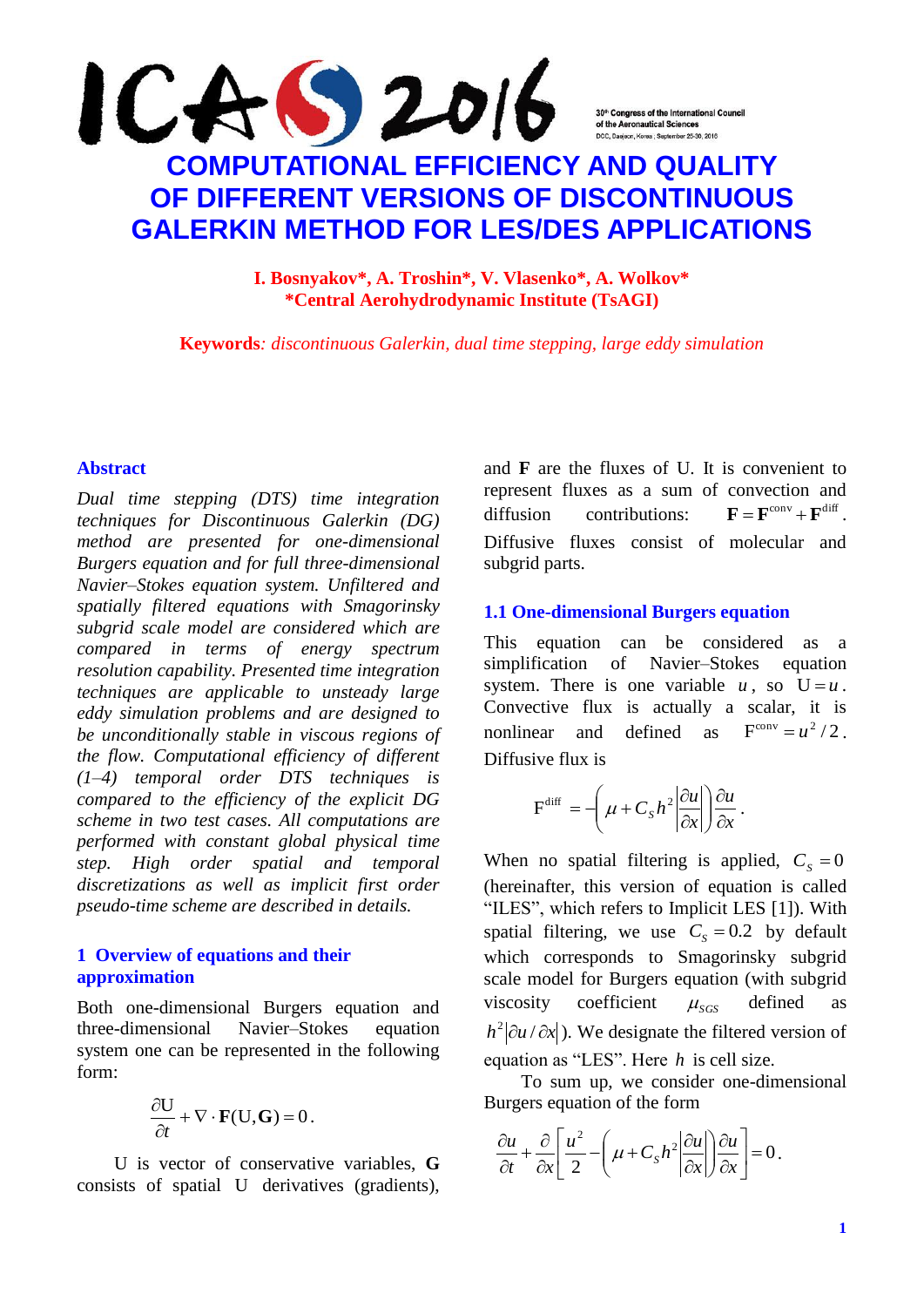### **1.2 Three-dimensional Navier–Stokes equation system**

In case of Navier–Stokes equation system, U is  $[\rho; \rho u; \rho v; \rho w; \rho E]^{T}$ .

Vectors of convective fluxes along axes:

$$
\mathbf{F}_{x}^{\text{conv}} = \begin{bmatrix} \rho u \\ \rho u^{2} + p \\ \rho u v \\ \rho u w \\ \rho u H \end{bmatrix} \mathbf{F}_{y}^{\text{conv}} = \begin{bmatrix} \rho v \\ \rho u v \\ \rho v^{2} + p \\ \rho v w \\ \rho v w \\ \rho v H \end{bmatrix} \mathbf{F}_{z}^{\text{conv}} = \begin{bmatrix} \rho w \\ \rho u w \\ \rho v w \\ \rho w^{2} + p \\ \rho w H \end{bmatrix}
$$

Vectors of diffusive fluxes along axis *i*:

$$
\mathbf{F}_{i}^{\text{diff}} = \begin{bmatrix} 0 \\ \tau_{xi} \\ \tau_{yi} \\ \tau_{zi} \\ \tau_{xi} \\ \tau_{xi} \, \mathcal{U} + \tau_{yi} \, \mathcal{V} + \tau_{zi} \, \mathcal{W} + \sigma_{i} \end{bmatrix}.
$$

Closing relations for Navier–Stokes equation system are state equation  $p = \rho RT$ , expressions for total energy and entalphy of gas mass unit

$$
E = \frac{u^2 + v^2 + w^2}{2} + \frac{RT}{\gamma - 1},
$$
  

$$
H = \frac{u^2 + v^2 + w^2}{2} + \frac{\gamma RT}{\gamma - 1}, \ \gamma = 1.4,
$$

expression for dynamic coefficient of molecular viscosity

$$
\mu = 1.72 \cdot 10^{-5} \cdot \left(\frac{T}{273}\right)^{3/2} \frac{273 + 122}{T + 122} \frac{\text{kg}}{\text{m} \cdot \text{s}},
$$

expressions for tensor components of momentum diffusive and subgrid fluxes

$$
\tau_{ij} = -(\mu + \mu_{SGS}) \left( 2S_{ij} - \frac{2}{3} \operatorname{div} \mathbf{V} \delta_{ij} \right),
$$

$$
S_{ij} = \frac{1}{2} \left( \frac{\partial u_i}{\partial x_j} + \frac{\partial u_j}{\partial x_i} \right),
$$

expressions for vector components of heat energy diffusive fluxes

$$
\sigma_i = -\left(\frac{\mu}{\text{Pr}} + \frac{\mu_{SGS}}{\text{Pr}_T}\right) C_P \frac{\partial T}{\partial x_i}, \quad C_P = \frac{\gamma R}{\gamma - 1},
$$

$$
\text{Pr} = 0.72, \text{ Pr}_T = 0.9,
$$

subgrid scale viscosity coefficient formula [2]

$$
\mu_{SGS} = \rho (C_S \Delta)^2 \sqrt{2S_{ij}S_{ij}} , \Delta = \sqrt[3]{V_{\Omega}} ,
$$

where  $V_{\Omega}$  is cell volume.

### **1.3 DG method equation system**

DG solution in each point is represented as a linear combination of local polynomial basis functions  $\varphi_j(\mathbf{x})$ :

$$
\mathbf{U} = \sum_{j=1}^{K_f} \mathbf{u}_j \boldsymbol{\varphi}_j(\mathbf{x}).
$$

Equation system is multiplied by basis function  $\varphi_i(\mathbf{x})$  and integrated over the cell volume  $Ω$ . After integration by parts and applying Gauss–Ostrogradsky formula, the following equation is obtained:

$$
\int_{\Omega} \frac{\partial U}{\partial t} \varphi_i(\mathbf{x}) d\Omega + \oint_{\Sigma} (\mathbf{F} \cdot \mathbf{n}) \varphi_i(\mathbf{x}) d\Sigma = \int_{\Omega} (\mathbf{F} \cdot \nabla \varphi_i(\mathbf{x})) d\Omega.
$$
 (1)

Dual time stepping time discretization [3] requires finite difference approximation of unsteady term which is  $(\partial U/\partial t)^{n+1} \approx$ 

$$
\frac{U^{n+1} - U^{n}}{\tau} \text{ (1 order)},
$$
\n
$$
\frac{3U^{n+1} - 4U^{n} + U^{n-1}}{2\tau} \text{ (2 order)},
$$
\n
$$
\frac{11U^{n+1} - 18U^{n} + 9U^{n-1} - 2U^{n-2}}{6\tau} \text{ (3 order)},
$$
\n
$$
\frac{25U^{n+1} - 48U^{n} + 36U^{n-1} - 16U^{n-2} + 3U^{n-3}}{12\tau} \text{ (4 order)},
$$

or in general form,

$$
\left(\frac{\partial \mathbf{U}}{\partial t}\right)^{n+1} \approx \frac{1}{\tau} \left[\gamma_* \mathbf{U}^{n+1} + \sum_k \gamma_k \mathbf{U}^{n-k}\right].
$$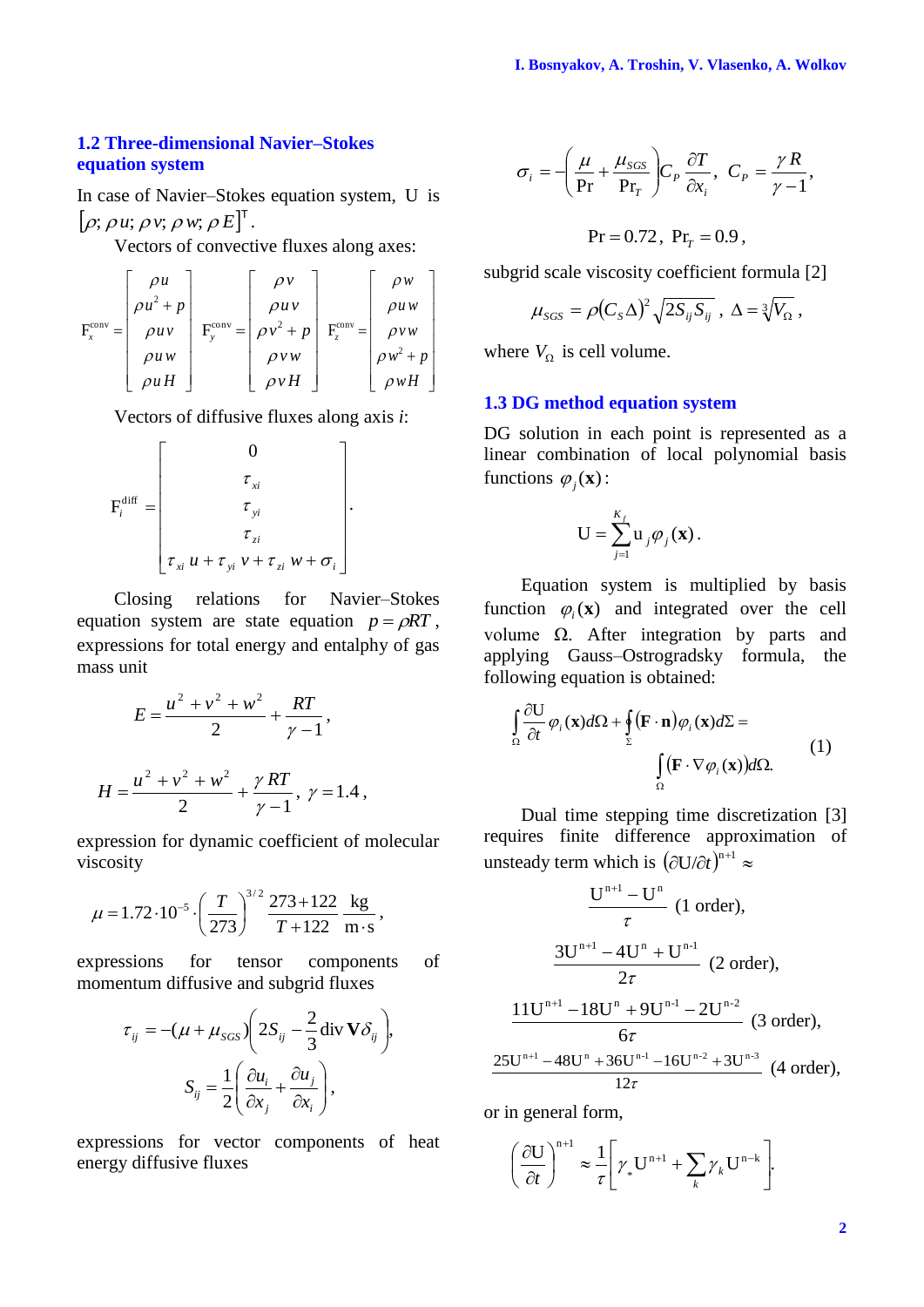#### **COMPUTATIONAL EFFICIENCY OF DG METHOD FOR LES/DES APPLICATIONS**

Substituting this formula into (1) and introducing pseudo-time  $\xi$  , we obtain

$$
\int_{\Omega} \frac{\partial U}{\partial \xi}(\xi) \varphi_i(\mathbf{x}) d\Omega +
$$
\n
$$
\frac{1}{\tau} \int_{\Omega} (\gamma_* U(\xi) + \sum_k \gamma_k U^{n-k}) \varphi_i(\mathbf{x}) d\Omega +
$$
\n
$$
\oint_{\Sigma} (\mathbf{F}(\xi) \cdot \mathbf{n}) \varphi_i(\mathbf{x}) d\Sigma = \int_{\Omega} (\mathbf{F}(\xi) \cdot \nabla \varphi_i(\mathbf{x})) d\Omega.
$$
\n(2)

At the initial pseudo-time moment  $\xi = \xi^{(0)}$ , we take  $U(\xi^{(0)}) = U^{n}$ , and solve the equation system (2) till the moment when a stationary state in pseudo-time is reached, i.e. until  $\partial U / \partial \xi = 0$ . At that moment, the first term in (2) disappears, and (2) coincides with (1) (with  $U(\xi)$  replaced by  $U^{n+1}$ ). If the stationary state is unique, it will coincide with  $U^{n+1}$ , i.e. we get the solution of the system (1) at unknown physical time layer  $t^{n+1}$ . A simple choice for pseudo-time marching is one-step backward Euler implicit scheme.

Other features of the particular DG implementation are: othonormal polynomial basis function set [4], Riemann solver by Roe, BR2 viscous terms approximation [5], Gauss-Seidel linear equation system solver [6]. The details of our earlier DG implementation can be found in [7].

### **2 One-dimensional Burgers turbulence test**

### **2.1 Computational domain, initial and boundary conditions**

A one-dimensional computational domain  $\left[-L, L\right]$  with periodic boundary conditions is used in this test. Initially, a random spatially uncorrelated field  $u(x, 0)$  is generated with Gaussian distribution.

The distribution is centered:  $\langle u(x, 0) \rangle = 0$ and has average amplitude  $\langle u^2(x, 0) \rangle^{1/2} = 10$ . It is allowed to evolve in a highly resolved numerical computation on a dense mesh using high order explicit DG scheme up to the moment when  $\langle u^2(x, t) \rangle^{1/2} = 1$ . At this moment, a typical Burgers turbulence forms (Fig. 1) with clear  $E(\kappa) \sim \kappa^{-2}$ energy spectrum region (Fig. 2). Here

$$
E(\kappa) = \frac{U_r^2(\kappa) + U_i^2(\kappa)}{2},
$$
  

$$
U_r = \int_{-L}^{L} \frac{u(x)\cos \kappa x}{2\pi} dx, \ U_i = \int_{-L}^{L} \frac{u(x)\sin \kappa x}{-2\pi} dx.
$$

In this computation, low viscosity coefficient value  $v = 10^{-4}$  is used. Resulting field is considered initial for further computations.



Fig. 1. Burgers turbulence as a result of initial random field evolution in time



field (blue) and Burgers turbulence (red)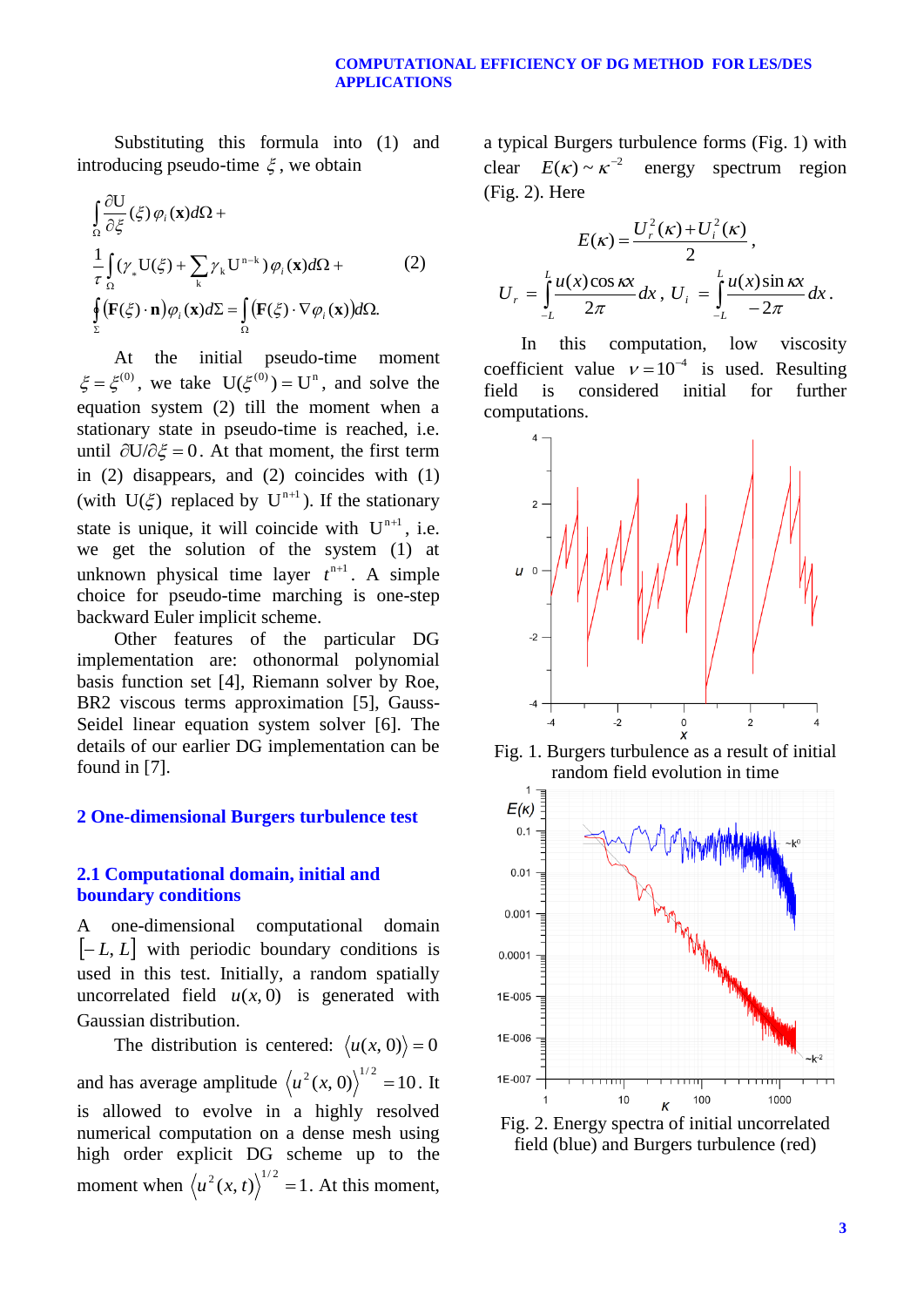### **2.2 Computational meshes, models, and numerical scheme settings**

Three types of computations were conducted, representing "Direct numerical simulation" ("DNS"), "Implicit large eddy simulation" ("ILES"), and "Large eddy simulation" ("LES"). Viscosity coefficient  $\nu$  was taken to be  $10^{-3}$ .

In all computations, DG method was used with quadrature rules that provide exact integrals for the polynomials used, i.e.  $K+1$ Gauss points inside each 1D element for  $K^{\text{th}}$ order basis functions.

"DNS" computations were performed on a mesh with  $2048$  cells with DG  $K = 3$  and  $K = 6$  using global time stepping (CFL =  $10^{-2}$ , where  $CFL = \Delta t \max\{|u|\}/h$ ). The differences between  $K = 3$  and  $K = 6$  were found to be negligible (energy spectra differ at wavenumbers  $\kappa > 1200$ ) ) which indicates polynomial convergence of the solution.

"ILES" computations were performed on a mesh with  $128$  cells with DG  $K = 1$  (256) DOFs). Both explicit global time stepping and 1–4 order DTS (hereinafter denoted as DTS1, DTS2, DTS3, and DTS4) with physical CFL  $=$ 2, 1, 0.5, 0.1 were used.

"LES" computations were performed on a mesh with 64 cells with DG  $K = 3$  (the same NDOFs as in "ILES"). As with "ILES", explicit global time stepping and DTS1–DTS4 were used.

#### **2.3 Results processing**

All computations were run until turbulent kinetic energy

$$
k=\int\limits_{-L}^{L}\frac{u^2}{2}\,dx
$$

equals  $k_0/20$ , where  $k_0$  is its initial value. Turbulent kinetic energy is integrated over the whole computational region using the same Gauss quadrature rules as in the rest of the numerical scheme.  $k(t)$  dependence on an interval from  $k_0/2$  to  $k_0/20$  is extracted and compared between computations.

Energy spectrum  $E(\kappa)$ the final moment of computation is determined and compared; spectrum is obtained using wavenumbers  $K = N_i \frac{2\pi}{L}$ , where  $N_i = 2, 4, ...$  $N_{\text{cells}}$  ( $N_{\text{cells}}$  is the number of cells in the computational mesh). Integration is done over all cells; each cell is divided uniformly by 10 points with equal weights.

### **2.4 Reference solution**

 $k(t)/k_0$  plots obtained in "DNS" computations are shown on Fig. 3. Red dashed line corresponds to  $K = 3$ , blue dashed line corresponds to  $K = 6$ . Evidently, lines coincide.  $E(\kappa)$  plot at the final moment of time is shown on Fig. 4. A clear  $\kappa^{-2}$  spectrum is obtained for  $\kappa \leq 100$  followed by viscous damping region.

#### **2.5 Solutions comparison in terms of accuracy**

At first, solution accuracy was compared in explicit global time stepping computations with  $CFL = 10^{-3}$  to eliminate influence of temporal discretization on the results. In Fig. 5 and 6,  $k(t)/k_0$  and  $E(\kappa)$  plots are compared between "DNS", "ILES", and "LES".



Fig. 3. Turbulent kinetic energy decay  $k(t)/k_0$  in reference computation. Red dashed line  $-K = 3$ , blue dashed line  $-K = 6$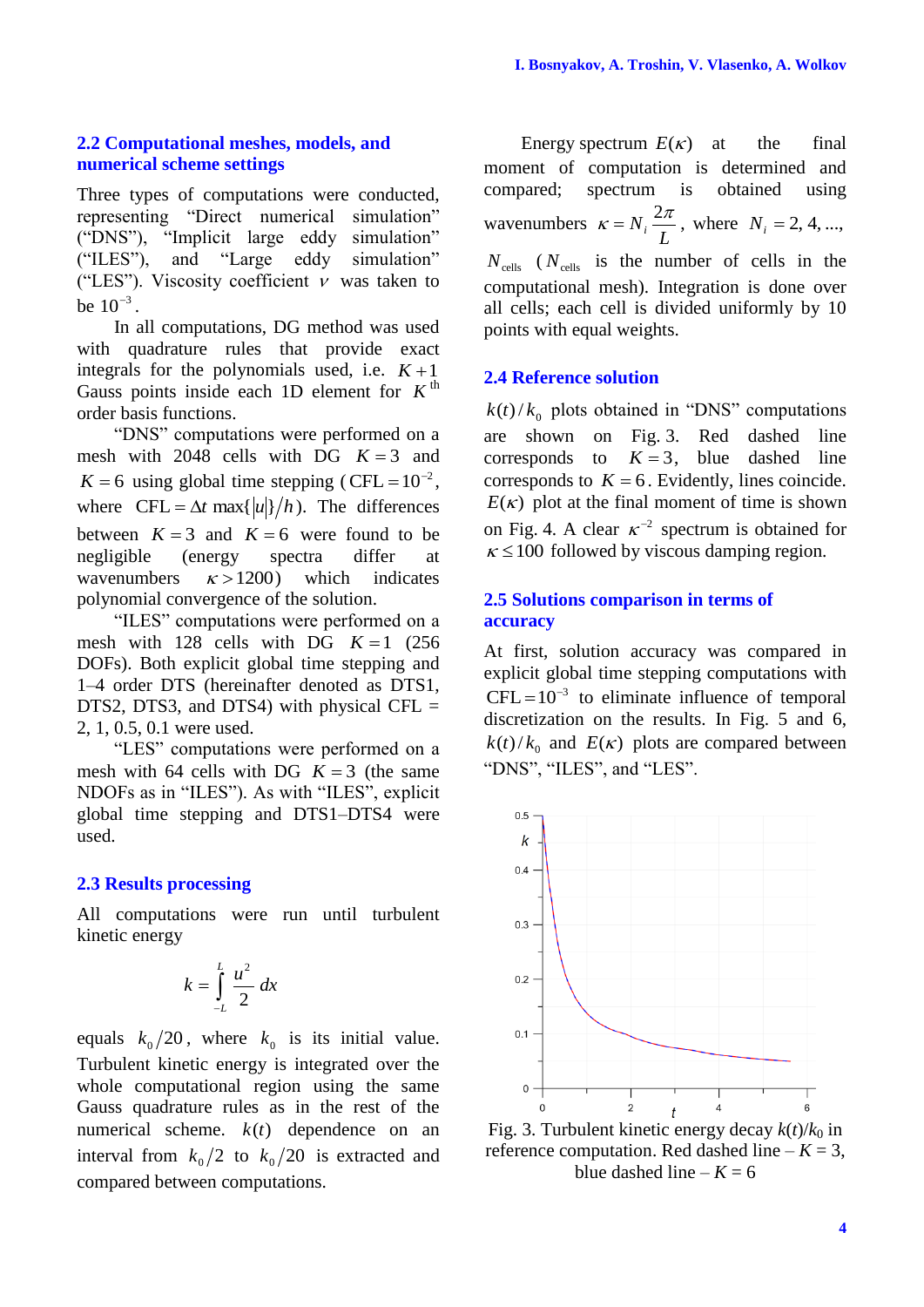#### **COMPUTATIONAL EFFICIENCY OF DG METHOD FOR LES/DES APPLICATIONS**







Lines: blue – "DNS", red – "ILES"  $K = 1$ , lightblue – "LES"  $K = 3$ 



All models give approximately the same  $k(t)$  dependence which indicates that energy is transferred from large scales to small. In other words, small scale motions do not influence the dynamics of large scale energy containing motions. This justifies the use of ILES technique: depending on the numerical scheme, small scale motions may be simulated incorrectly, but this does not spoil large scale turbulence which is of engineering importance. This result is true at least for Burgers equation.

Concerning the spectrum, in  $K = 3$  "LES" solution with Smagorinsky subscale model and  $C_s = 0.2$ , the spectrum is highly damped in  $\kappa > 20$  region. In  $K = 1$  "ILES" solution, the  $\kappa^{-2}$  spectrum is resolved up to  $\kappa = 50$ . This result suggests trying Smagorinsky subgrid model with lower  $C_s$  or even  $K = 3$  "ILES" in the future.

After that, DTS influence was studied in a series of DTS1–DTS4 computations. The resulting  $k(t)/k_0$  and  $E(\kappa)$  plots for initial  $CFL = 2$  are shown in Fig. 7–10. During the computation, CFL drops approximately 5 times relative to its initial value.



Fig. 7. Turbulent kinetic energy decay  $k(t)/k_0$  in "ILES"  $K = 1$ , initial CFL = 2. Lines: blue – explicit time stepping, light-blue – DTS1, magenta – DTS2, green – DTS3, red – DTS4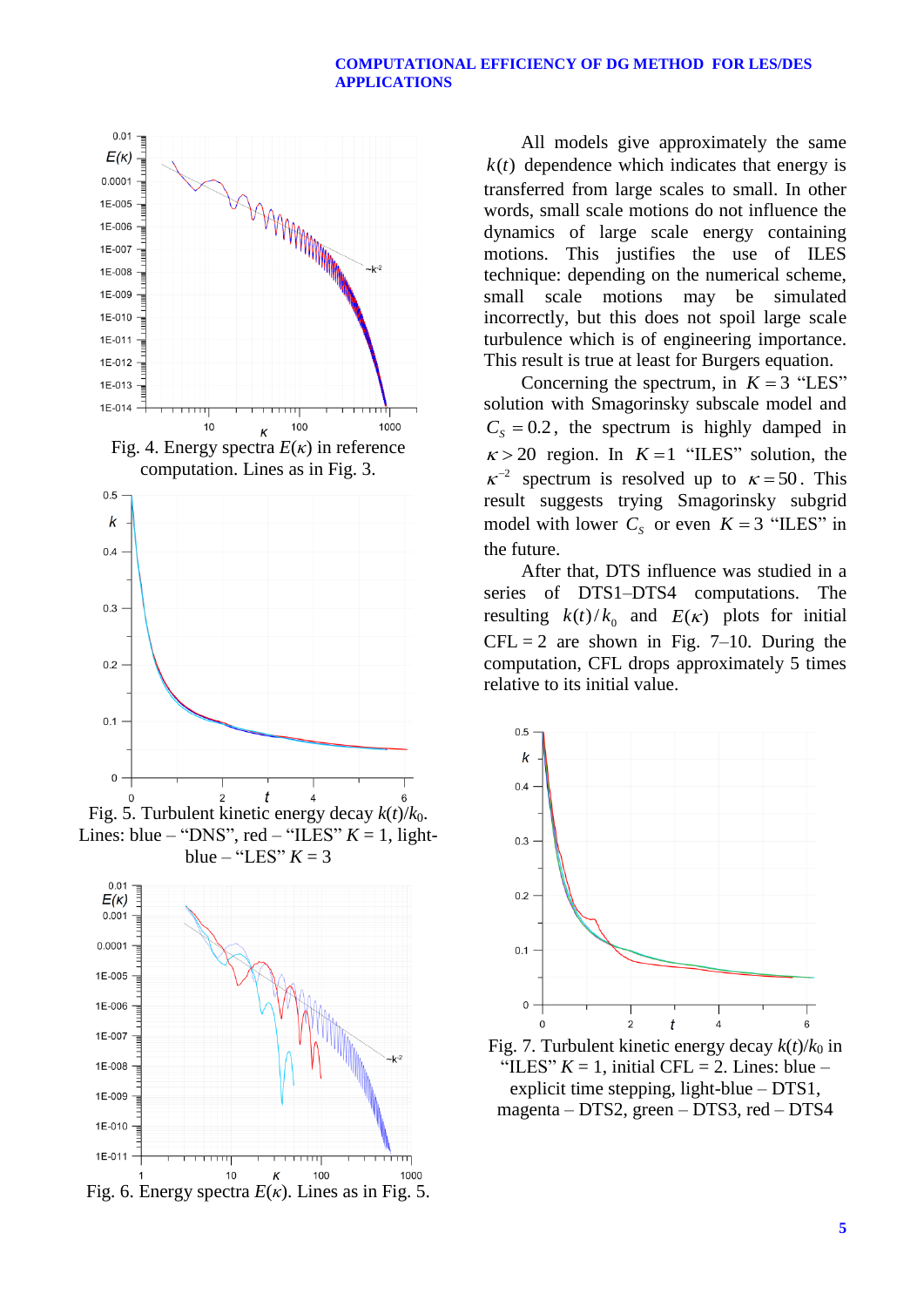

Fig. 9. Turbulent kinetic energy decay  $k(t)/k_0$  in "LES"  $K = 3$ , initial CFL = 2. Lines as in Fig. 7"



All DTS schemes were found to be conditionally stable allowing time marching with CFL up to  $1 - 4$ . The problem is assumed to be with DTS approximation of nonlinear convective fluxes. It looks like it is linearization procedure which makes conventional implicit schemes unconditionally stable. This finding makes the possibility of high CFL DTS computations questionable on highly stretched (e.g. boundary layer) meshes at least in low viscosity regions.

Higher order DTS schemes (DTS3, DTS4) are quite non-monotone and have lower limiting CFL value than lower order DTS schemes (DTS1, DTS2); this behavior is seen in the DTS4 plots obtained with initial CFL  $= 2$ : both  $k(t)/k_0$  and  $E(\kappa)$  are distorted relative to the other solutions.

With lower initial CFL  $=$  0.5, the difference between different DTS schemes disappears; all the solutions are close to global time stepping solution.

To sum up, in the current test subgrid model only damps small scale motions and makes the solution smoother and simpler to converge; Smagorinsky model efficiently eliminates DG scheme non-monotonicity near the discontinuities and is recommended for use but with substantially lower  $C_s$  value.

#### **2.6 Solutions comparison in terms of efficiency**

No evident dependency of run time on DTS order was found in computations. Run times scale approximately inversely with CFL, see Fig. 11.  $K = 3$  "LES" computation takes 1.34– 1.80x more time than  $K = 1$  "ILES" on the same NDOFs using dual time stepping and 1.83–1.89x more time than  $K = 1$  "ILES" using explicit time stepping. Most importantly, explicit scheme is 9x **faster** than DTS schemes despite 67x lower time step. Therefore, according to 1D Burgers equation test, it is recommended to use explicit schemes for unsteady computations, at least when a mesh is close to uniform.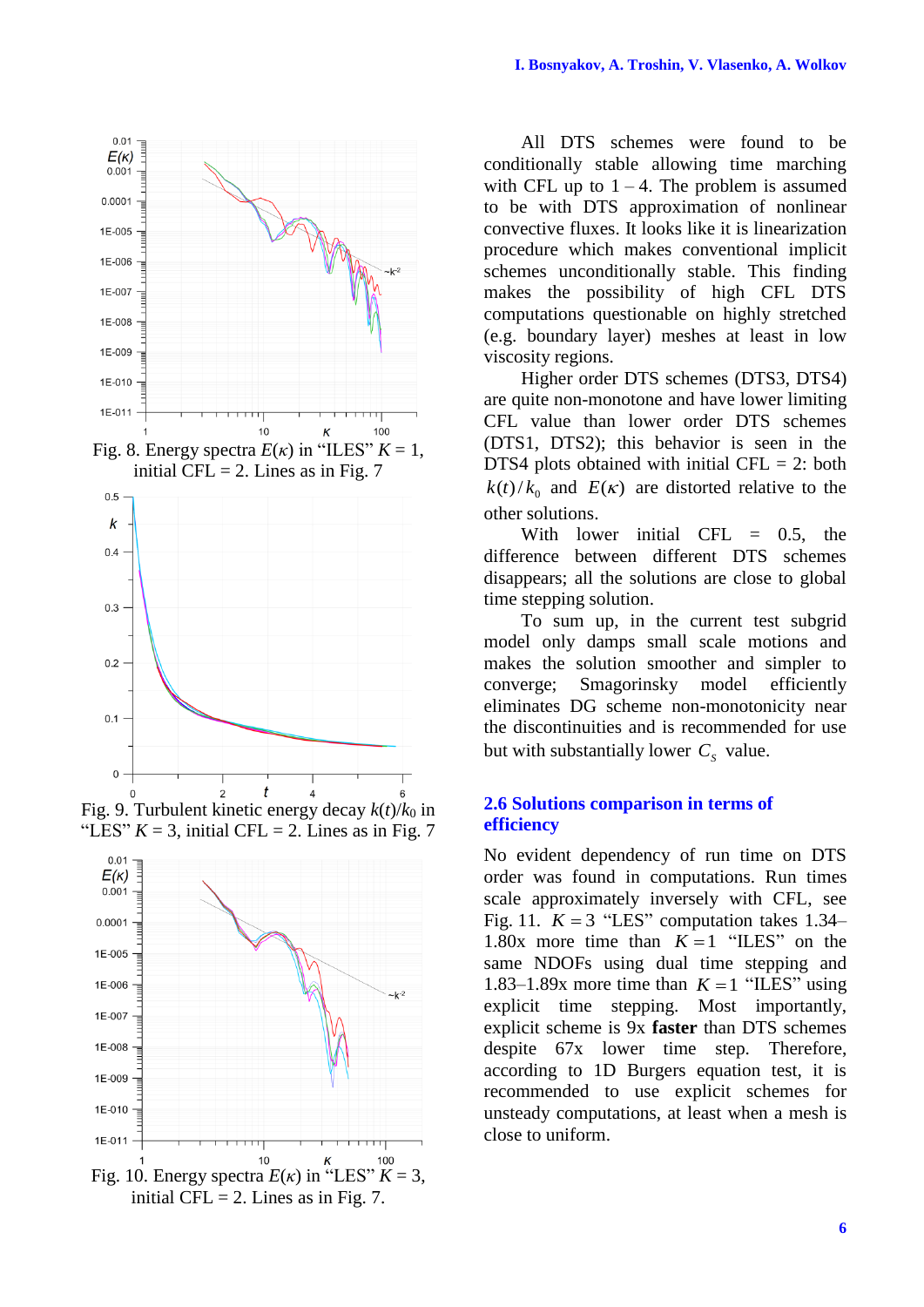

Fig. 11. Performance comparison: run time vs. time step, 1D Burgers equation test case

### **3 Three-dimensional isotropic turbulence test**

### **3.1 Computational domain, initial and boundary conditions**

A three-dimensional computational domain  $[0, 2\pi] \times [0, 2\pi] \times [0, 2\pi]$  m with periodic boundary conditions is used in this test. Initial condition is a random velocity field  $u_i(\mathbf{x}, 0)$  in the form of

$$
u_i(\mathbf{x},0) = \sum_{n=1}^N \hat{u}_i(\mathbf{k}_n) \cos(\mathbf{k}_n \cdot \mathbf{x} + \varphi_n).
$$

The value  $\hat{u}_i$  is randomly generated with the following properties:

$$
\langle \hat{u}_i \rangle = 0; \langle \hat{u}_i \hat{u}_j \rangle = b_{ij} \Delta \mathbf{k} = \frac{E(k)}{4\pi k^2} \left( \delta_{ij} - \frac{k_i k_j}{k^2} \right) \Delta \mathbf{k}.
$$

Here  $b_{ij}$  stands for correlation tensor of isotropic turbulence,  $\Delta$ **k** is a volume of cell in phase space. The energy spectrum is chosen to be consistent with equilibrium state  $E(\kappa) \sim C \kappa^{-5/3}$ . The practical coefficient *C* in energy formula is chosen to achieve field with turbulence intensity of 1 m/s. The static pressure field is set constant over the domain. Viscosity coefficient value is determined according to Sutherland's formula.

## **3.2 Computational meshes, models, and numerical scheme settings**

Computations with Implicit large eddy simulation (ILES) and Large eddy simulation (LES) have been conducted.

ILES computations use mesh with  $55 \times 55 \times 55$  cells and DG  $K=1$   $(6.7 \times 10^5$ DOFs). Time-stepping strategies tested are 1<sup>st</sup> order explicit global time stepping (RK4, a 4 step  $4^{\text{th}}$  order Runge-Kutta scheme) and  $2^{\text{nd}}$ order DTS1–DTS4.

LES computations use mesh with  $32 \times 32 \times 32$  cells and DG  $K = 3$   $(6.6 \times 10^5$ DOFs). The same time-stepping strategies tested: explicit global time stepping (RK4) and DTS1–DTS4. The subscale model is Smagorinsky with  $C_s = 0.2$ .

#### **3.3 Results processing**

Computations are performed until the turbulent kinetic energy value drops 10 times to its initial value  $k_0$ . A typical velocity field is shown on Fig. 12.



Fig. 12. A typical velocity field in threedimensional isotropic turbulence test case

Turbulent kinetic energy is integrated over the whole computational domain using the same Gauss quadrature rules as in the rest of the numerical scheme. The dependence  $k(t)$  on an interval from  $k_0/2$  to  $k_0/10$  is extracted and compared between computations.

Energy spectrum  $E(\kappa)$  at the final moment of computation is determined and compared.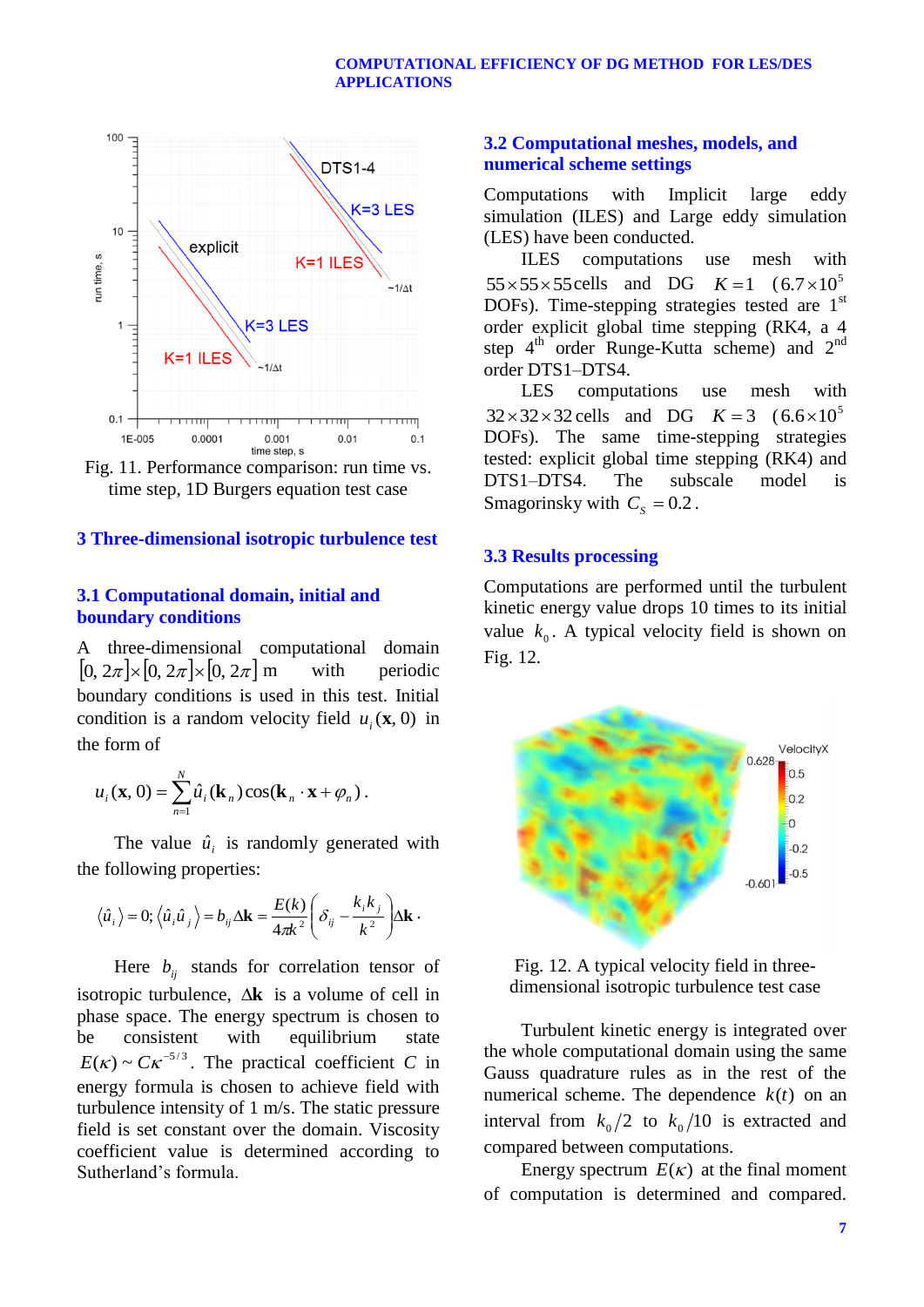Integration is done over all cells utilizing discrete 3D Fourier transformation:

$$
\hat{\mathbf{u}}(\mathbf{k}) = \frac{1}{2\pi^3} \iiint_0^{\infty} \mathbf{u}(\mathbf{r}) \exp(-i\mathbf{k}\mathbf{r}) d\mathbf{r}.
$$

The components of phase space vectors **k** turn out to be integer for the chosen geometric domain. Then the energy spectrum is calculated as

$$
E(\kappa) = \frac{1}{\Delta \kappa} \iiint\limits_{\kappa - \Delta \kappa/2 < |\mathbf{K}| < \kappa + \Delta \kappa/2} 0.5 \hat{\mathbf{u}}(\mathbf{K}) \hat{\mathbf{u}}^*(\mathbf{K}) d\mathbf{K}.
$$

### **3.4 Solutions comparison in terms of accuracy**

The accuracy of computations is controlled in two stages. The first is held during the computation and second is final control. In both stages the DTS solutions are compared to the references, which are explicit global time-step RK4. These references give us the dependency of turbulence kinetic energy on time  $k(t)$  and turbulence energy spectrum  $E(\kappa)$  at the final step of computation.

Energy spectra for successful  $K = 1$  ILES computations are shown in Fig. 13, for  $K = 3$ LES computations – in Fig. 14.





Fig. 14. Energy spectra  $E(\kappa)$  in LES  $K = 3$ computations.  $k_N$  stands for Nyquist wavenumber

The DTS computations imply the large work on setting up optimal computation parameters. The question to choose optimal CFL, convergence depth for inner iterations, type of convergence (relative or absolute) is of the main concern.

DTS3 and DTS4 runs in general are failed. The main result is in unbounded oscillations growth. This corresponds to the Burgers equation test case where higher order DTS schemes appeared to distort the solutions. Tuning the parameters, yields suppressed growth of oscillations, but the accuracy remains very poor. Good accuracy for DTS3 was achieved with LES K=3, but the resulting speed of computation left no chance to finalize it in reasonable time.

All successful computations (explicit time stepping, DTS1, DTS2) produced almost identical results. The  $K = 3$  LES solution give highly damped energy spectrum, especially at medium and high wavenumbers. The  $K = 1$ ILES solution results in resolution of  $\kappa^{-5/3}$ spectrum up to  $\kappa \sim 20 \text{ m}^3/\text{s}^2$ . This result again shows that standard  $C_s = 0.2$  value is excessive and suggests trying Smagorinsky subgrid model with lower  $C_s$  or even  $K = 3$  ILES in the future.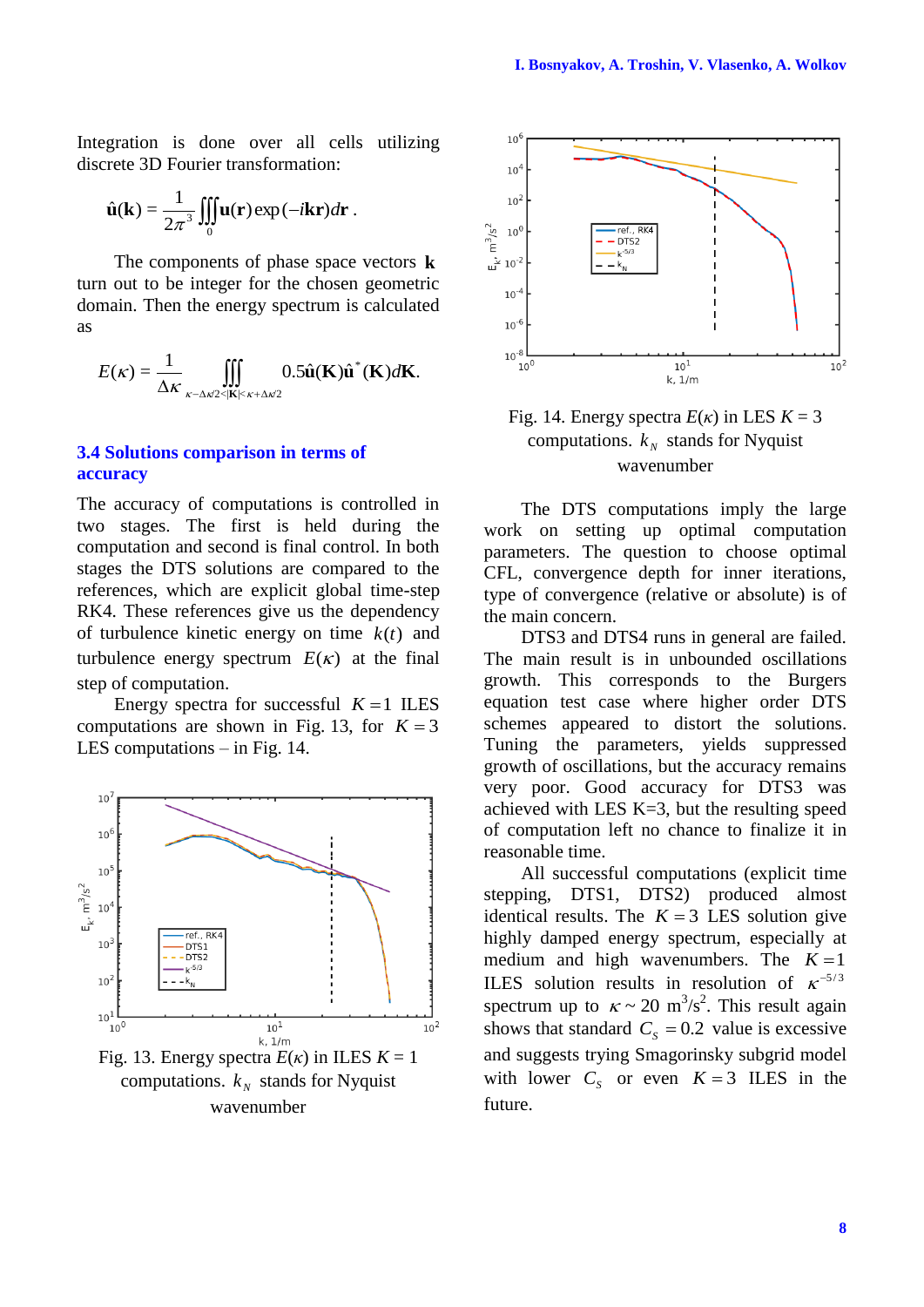## **3.5 Solutions comparison in terms of efficiency**

Concerning the required memory,  $K = 1$  ILES computation used 2.2 Gb RAM while  $K = 3$ LES computation used 4.8 Gb RAM.

Run times (in CPU units) are collected in the following table:

| time stepping    | $K = 1$ ILES         | $K = 3$ LES          |
|------------------|----------------------|----------------------|
| global           | $3.56 \times 10^{4}$ | $11.6 \times 10^{4}$ |
| DTS <sub>1</sub> | $16.8\times10^{4}$   | poor accuracy        |
| DTS <sub>2</sub> | $16.5 \times 10^{4}$ | $25.6 \times 10^{4}$ |

As in Burgers equation test, there is no evident dependency of run time on DTS order.  $K = 3$  LES computation takes 1.5–3.3x more time than  $K = 1$  ILES on the same NDOFs. Again, explicit scheme is 2.2–4.7x **faster** than DTS schemes despite much lower time step. Besides, DTS scheme requires additional time for optimal convergence criterion search to provide reliable quality of computation and acceptable efficiency.

Therefore, according to 3D isotropic turbulence test, it is recommended to use explicit schemes for unsteady computations, at least when a mesh is close to uniform.

### **3 Conclusions**

Dual time stepping techniques for Discontinuous Galerkin method are presented for one-dimensional Burgers equation and for full three-dimensional Navier–Stokes equation system. The results of two test cases computations are reported which allow to make the following conclusions:

1. Smagorinsky subscale model used with DG  $K = 3$  is more dissipative than DG  $K = 1$ ILES on the same NDOF, although both models are able to capture some part of  $E(\kappa)$  inertial subrange. It is proposed to try lower  $C_s$  values with high order DG schemes.

2.  $K = 1$  DG ILES is up to 3 times more efficient than DG  $K = 3$  LES with the same NDOF.

3. There is no difference in efficiency between DTS1–DTS4, but DTS3 and DTS4 solutions suffer from increased nonmonotoniciy. DTS2 looks the best compromise among dual time stepping schemes considered.

4. Explicit scheme is several times faster than DTS despite significantly lower time steps. It is recommended to use explicit schemes for unsteady computations (at least when a mesh is close to uniform).

The work was supported by Russian Ministry of Education and Science within the Federal Target Program "Studies and Designs on Priority Directions of the Russian Science-Technology Complex Development in 2014-2020", agreement No. 14.628.21.0005, unique project identifier: RFMEFI62815X0005.

## **References**

- [1] Grinstein FF, Margolin LG and Rider WJ (eds). *Implicit large eddy simulation: Computing turbulent fluid dynamics*. Cambridge Univ. Press, 2007.
- [2] Smagorinsky J. General circulation experiments with the primitive equations. I. The basic experiment. *Mon. Weather Rev*., Vol. 101, pp 99-164, 1963.
- [3] Venkateswaran S, Merkle CL. Dual time-stepping and preconditioning for unsteady computations. *Proc 33rd Aerospace Sciences Meeting and Exhibit*, Reno, NV, USA, 1995.
- [4] Bassi F, Botti L, Colombo A, Di Pietro DA and Tesini P. On the flexibility of agglomeration based physical space discontinuous Galerkin discretizations. *J. Comput. Physics*, Vol. 231, No. 1, pp 45-65, 2011.
- [5] Bassi F, Rebay F, Mariotti G, Pedinotti S and Savini M. A high-order accurate discontinuous finite element method for inviscid and viscous turbomachinery flows. *Proc 2nd European Conference on Turbomachinery – Fluid Dynamics and Thermodynamics*, Antwerpen, Belgium, pp 99- 108, 1997.
- [6] Ortega JM. *Introduction to parallel and vector solution of linear systems*. Plenum Press, 1988.
- [7] Bosnyakov IS, Mikhaylov SV, Morozov AN, Podaruev VY, Troshin AI, Vlasenko VV, Wolkov AV, Garcia-Uceda A, Hirsch Ch. Implementation of high-order discontinuous Galerkin method for solution of practical tasks in external aerodynamics and aeroacoustics. In *IDIHOM: Industrialization of High-Order Methods – A Top-Down Approach.* Springer, 2015.

# **4 Contact Author Email Address**

Contact author is Alexey Troshin, email: ai-troshin@yandex.ru